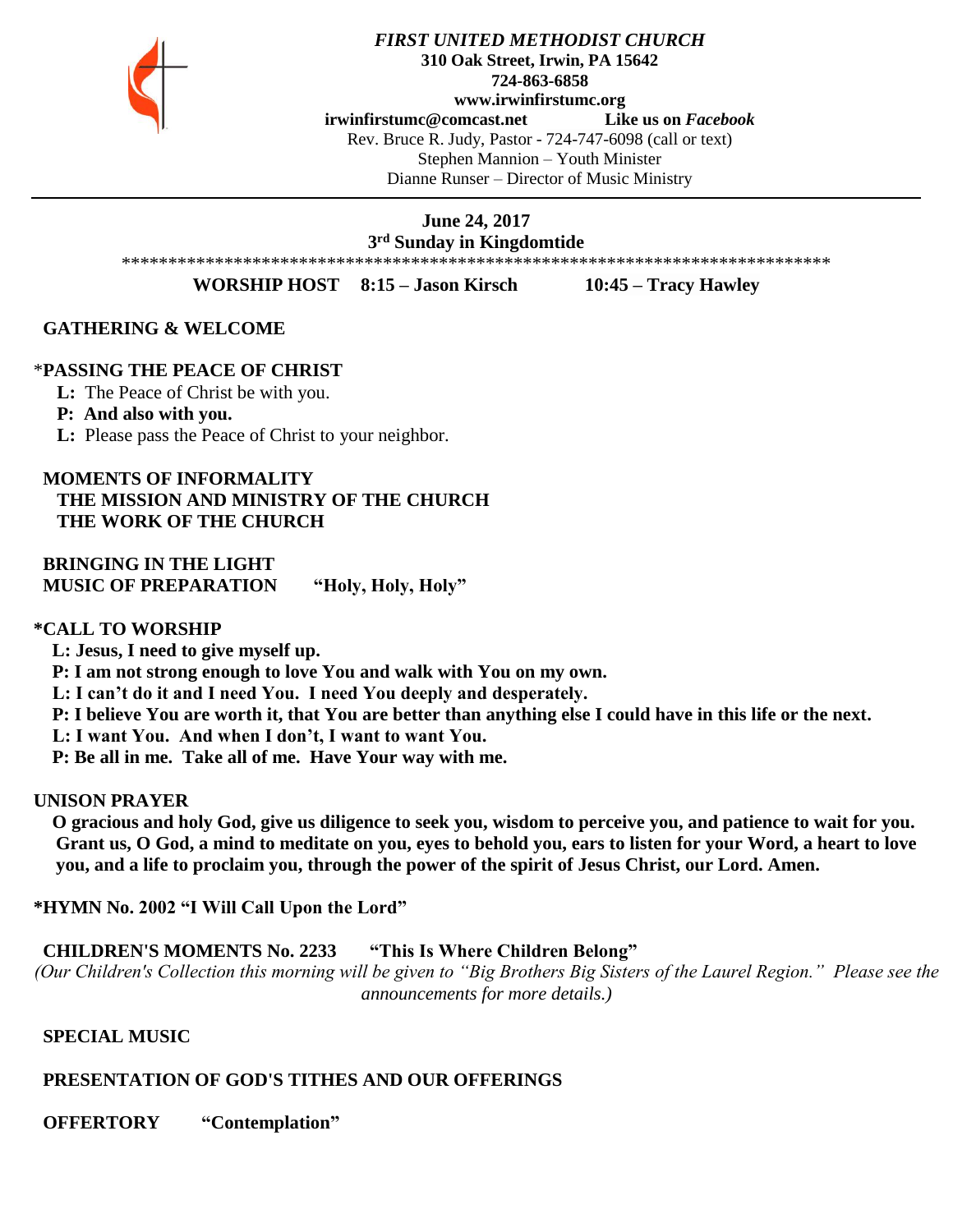### \***DOXOLOGY No. 95**

**Praise God, from whom all blessings flow; praise Him, all creatures here below: praise Him above ye heavenly host; praise Father, Son, and Holy Ghost. Amen**

### \***PRAYER OF DEDICATION AND THANKS**

\***HYMN No. 430 "O Master, Let Me Walk with Thee"**

#### **JOYS AND CONCERNS**

 **For our joys we say: "Praise the Lord" For our concerns we say: "Lord, hear our prayers."**

# **PASTORAL PRAYER & THE LORD'S PRAYER**

 **Our Father who art in heaven, hallowed be thy name, thy kingdom come, thy will be done on earth as it is in heaven. Give us this day our daily bread; and forgive us our trespasses as we forgive those who trespass against us. And lead us not into temptation, but deliver us from evil, for thine is the kingdom, and the power and the glory forever. AMEN.**

\* **GOSPEL READING – Matthew 10:24-39**

 **SERMON by Chris Ghrist**

\***HYMN No. 2120 "I Have Decided"**

\***BENEDICTION**

\***MUSIC OF PARTING "I'm Gonna Sing When the Spirit Says Sing"**

\***Please stand if you are able** *The service is under the control of the Holy Spirit. The altar rail is always open.*

\*\*\*\*\*\*\*\*\*\*\*\*\*\*\*\*\*\*\*\*\*\*\*\*\*\*\*\*\*\*\*\*\*\*\*\*\*\*\*\*\*\*\*\*\*\*\*\*\*\*\*\*\*\*\*\*\*\*\*\*\*\*\*\*\*\*\*\*\*\*\*\*\*\*\*\*

## **ATTENDANCE LAST WEEK Saturday: 14 Sunday: 8:15 - 62 10:45 – 83**

### **SERVING YOU TODAY**

**GREETERS:** 8:15 Mike, Anne, Philip & Charlie Osborn

10:45 – Debbie Weaver & Edith Bush

**USHERS TEAMS:** 8:15 – Terri Yurcisin 10:45 – Lou Berta

**SOUND TEAM:** 8:15 –Fritz Runser 10:45 – Penny Brant & Josh Burger

**NURSERY:** Our Nursery (birth through age 5) is open during the 10:45 worship service. The attendents today are Kathy & Alyssa Wagner. In the event that there is no attendent in the nursery, parents are still welcome to use the nursery however they must stay with their children.

**ALTAR FLOWERS:** The flowers on the Altar today are presented:

- in loving memory of Lloyd, Arnold and Barbara Spitznogle from the Spitznogle family.

- in honor of Dianne and Fritz Runser's anniversary.

\*\*\*\*\*\*\*\*\*\*\*\*\*\*\*\*\*\*\*\*\*\*\*\*\*\*\*\*\*\*\*\*\*\*\*\*\*\*\*\*\*\*\*\*\*\*\*\*\*\*\*\*\*\*\*\*\*\*\*\*\*\*\*\*\*\*\*\*\*\*\*\*\*\*\*\*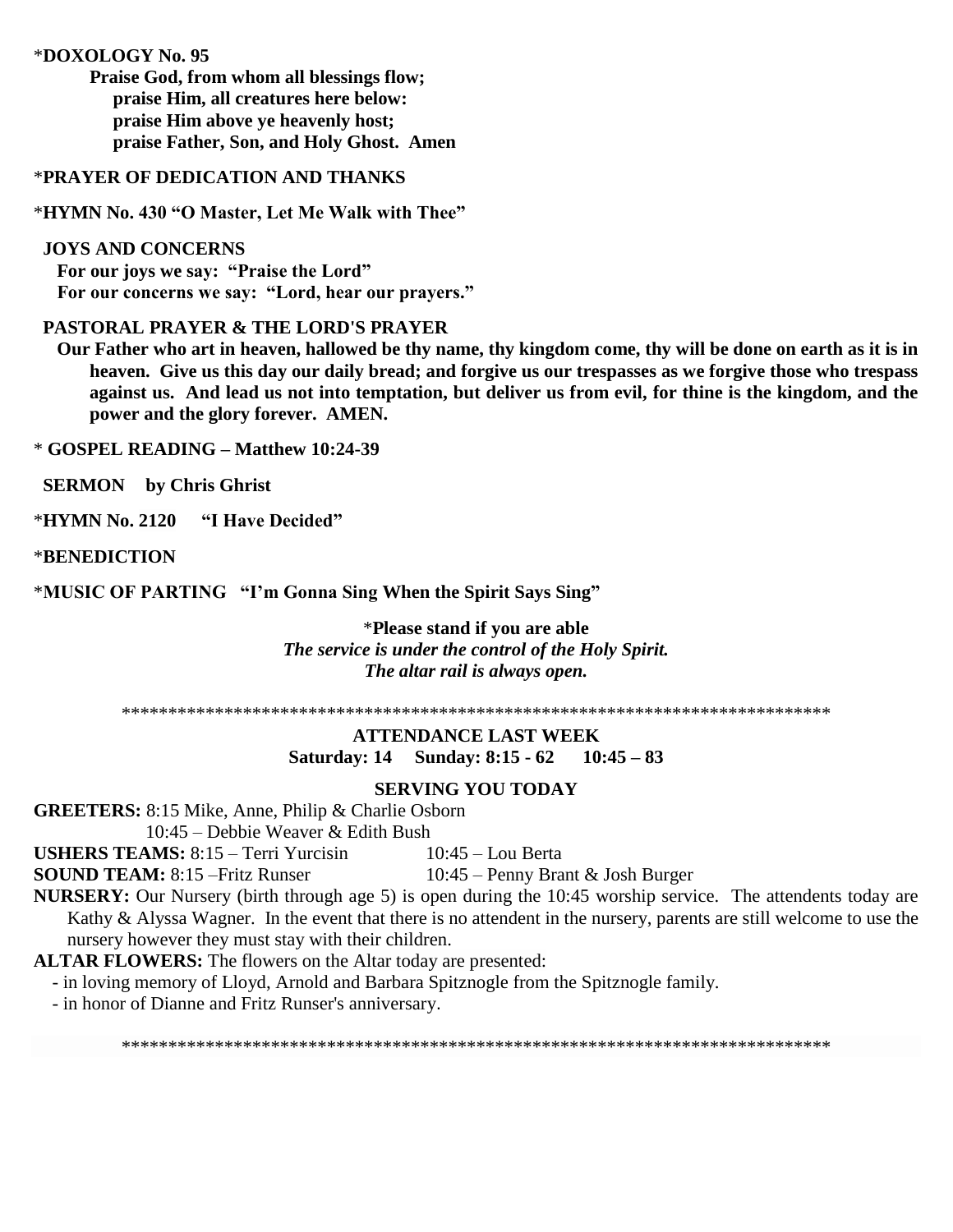## **THIS WEEK AT OUR CHURCH**

# **Office - 8:00 AM – 1:00 PM Monday thru Thursday; 8:00 AM – Noon on Friday**

**Pastor Bruce – 10:00 AM – 1:00 PM Tuesday, Wednesday & Thursday** 724-747-6098 (call or text) or email at [preacherptl@gmail.com](mailto:preacherptl@gmail.com) *Please feel free to contact Pastor Bruce if you are in need of a pastoral visit.*

**Today, Sunday, June 25**

 8:00 Prayer 8:15 Worship Service 9:30 Adult Sunday School 10:45 Worship Service

**Monday, June 26** 6:30 Grief Support

**Tuesday, June 27** 6:15 TOPS 7:30 NA

**Wednesday, June 28** 1:00 Bible Study 6:00 Healing Service **Thursday, June 29** 6:30 NA 7:00 "Crazy Love" Study Group

**Saturday, July 1** 6:00 Contemporary Worship Service

**Next Sunday, July 2** 8:00 Prayer 8:15 Worship Service 9:30 Adult Sunday School 10:45 Worship Service

**The church office will be closed July 3rd thru July 5th . We will reopen on Thursday, July 6th at 8:00 AM.**



## **ANNOUNCEMENTS** \*\*\*\*\*\*\*\*\*\*\*\*\*\*\*\*\*\*\*\*\*\*\*\*\*\*\*\*\*\*\*\*\*\*\*\*\*\*\*\*\*\*\*\*\*\*\*\*\*\*\*\*\*\*\*\*\*\*\*\*\*\*\*\*\*\*\*\*\*\*\*\*\*\*\*\*

**CHILDREN'S COLLECTIONS:** The Children's Collections this week will be sent to the Big Brothers Big Sisters of the Laurel Region (BBBSLR).

You can learn more about Big Brothers Big Sisters of the Laurel Region at http://bbbs.cand.co/about

*Big Brothers Big Sisters of the Laurel Region*: 6/18 - \$123.17

\*\*\*\*\*\*\*\*\*\*\*\*\*\*\*\*\*\*\*\*\*\*\*\*\*\*\*\*\*\*\*\*\*\*\*\*\*\*\*\*\*\*\*\*\*\*\*\*\*\*\*\*\*\*\*\*\*\*\*\*\*\*\*\*\*\*\*\*\*\*\*\*\*\*\*\*

**VACATION BIBLE SCHOOL:** VBS this year is Group's *"Maker Fun Factory, created by God built for a purpose".*  It will run from **July 17 - 21** from **6:30pm - 8:30pm.**

**We are in need of a crew leaders and assistants. If you are able to help in any way please contact Penny Brant.**

At *Maker Fun Factory* VBS, kids embark on the coolest adventure of the summer! *Maker Fun Factory* VBS is filled with incredible Bible-learning experiences kids see, hear, touch and even taste! Sciency-Fun Gizmos, team-building games, cool Bible songs and tasty treats are just a few of the standout activities that help faith flow into real life. Plus, we'll help kids discover how to see evidence of God in everyday life - something we call God Sightings. VBS is a great way to bring children closer to God and learn more about their faith.

We are still looking for helpers in various stations, crew leaders & assistants. If you are able to help out or have any questions, concerns or ideas concerning VBS, please contact Penny. I'm very excited about this year's VBS and I hope you are too.

We will be requesting donations of food for snacks and other miscellaneous items to help defer the cost. Watch for the chart in the Narthex with our needs.

**Thank you all for your continued support of our Vacation Bible School.**